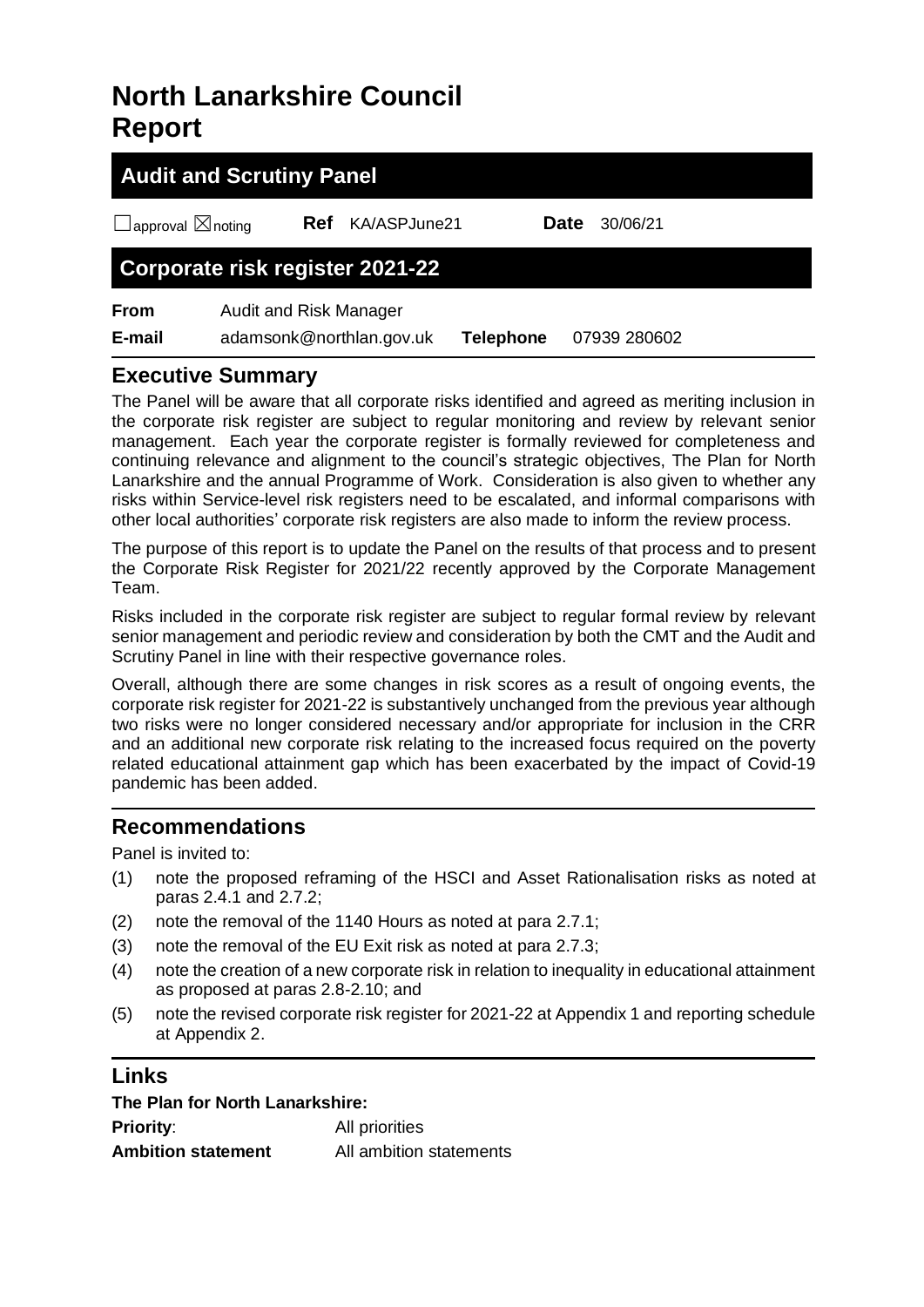### **1. Background**

- 1.1 The Council's Risk Management Strategy requires that the corporate risk register is refreshed on an annual basis; led by the Corporate Risk Team, working with the Risk Management Corporate Working Group on behalf of, and in consultation with, the Corporate Management Team. In addition, each Service is required to maintain its own risk register in respect of the operational service risks within their areas of responsibility.
- 1.2 The annual review exercise has recently been undertaken on behalf of CMT. This has involved discussion with members of the RMCWG, as well as directly with Heads of Service, to consider issues arising from individual Service risk registers. Informal external benchmarking with corporate risk registers of other councils has been carried out. Most importantly the review has also been informed by, and considered against, The Plan for North Lanarkshire and the revised 'Programme of Work for 2021/22' as approved by Policy & Strategy Committee in March 2021.
- 1.3 This paper presents the results of that process, which allowed CMT to consider the proposed content and approve the Corporate Risk Register for 2021/22 at Appendix 1.

### **2. Report**

- 2.1 The corporate risk register for 2020/21 approved by CMT contained 25 risks as outlined in the table in Appendix 1. Risks within the register have been subject to ongoing monitoring and review throughout the year, with regular risk reporting to CMT and Audit and Scrutiny Panel.
- 2.2 Members will recall that the definition of a Corporate risk is "those risks which can impact the Council in achieving its priorities and stated objectives or are more strategic in nature and require corporate oversight. For example, such risks may have the potential to impact many Services, and/or can impact significantly on the Council in terms of financial costs and reputational damage. The Corporate Risk Register will reflect an amalgamated position of Service-level risks and may also include significant Service-level risks which have been escalated for attention at a strategic level."
- 2.3 The corporate risk register needs to be reflective of what the Council is seeking to achieve at a strategic level and to ensure key projects or programme risks are captured. Our review of the revised Programme of Work for 2021/22 as approved by Policy & Strategy Committee in March 2021 suggests that the risks in relation to key planned activities being undertaken are largely already captured either at corporate, service or project level and/or provide controls/actions that will help mitigate some of those risks. No changes were therefore proposed to the corporate risk register because of the recently revised Programme of Work.
- 2.4 At a meeting in March, CMT agreed four priority workstreams to give effect to the recommendations of the 'Delivering for Communities' report approved by the Policy & Strategy Committee in December 2020. In terms of the four priority areas for review, the following outlines the proposed and current approaches/activity regarding the identification and management of associated risks.

#### *2.4.1 HSCP review and alignment*

It is noted that a further review of the arrangements relating to the future structure and operating model within the IJB and associated delegated functions will be undertaken during 2021/22. In addition, the future implications on the Council of the Feeley review and the planned implementation of its recommendations will hopefully become clearer once the Scottish Government clarifies what exactly is proposed and how and when planned actions will be progressed. This provides an opportunity to reframe the previously incomplete HSCI risk, and CMT approved the reframing of the HSCI risk to reflect this changing context.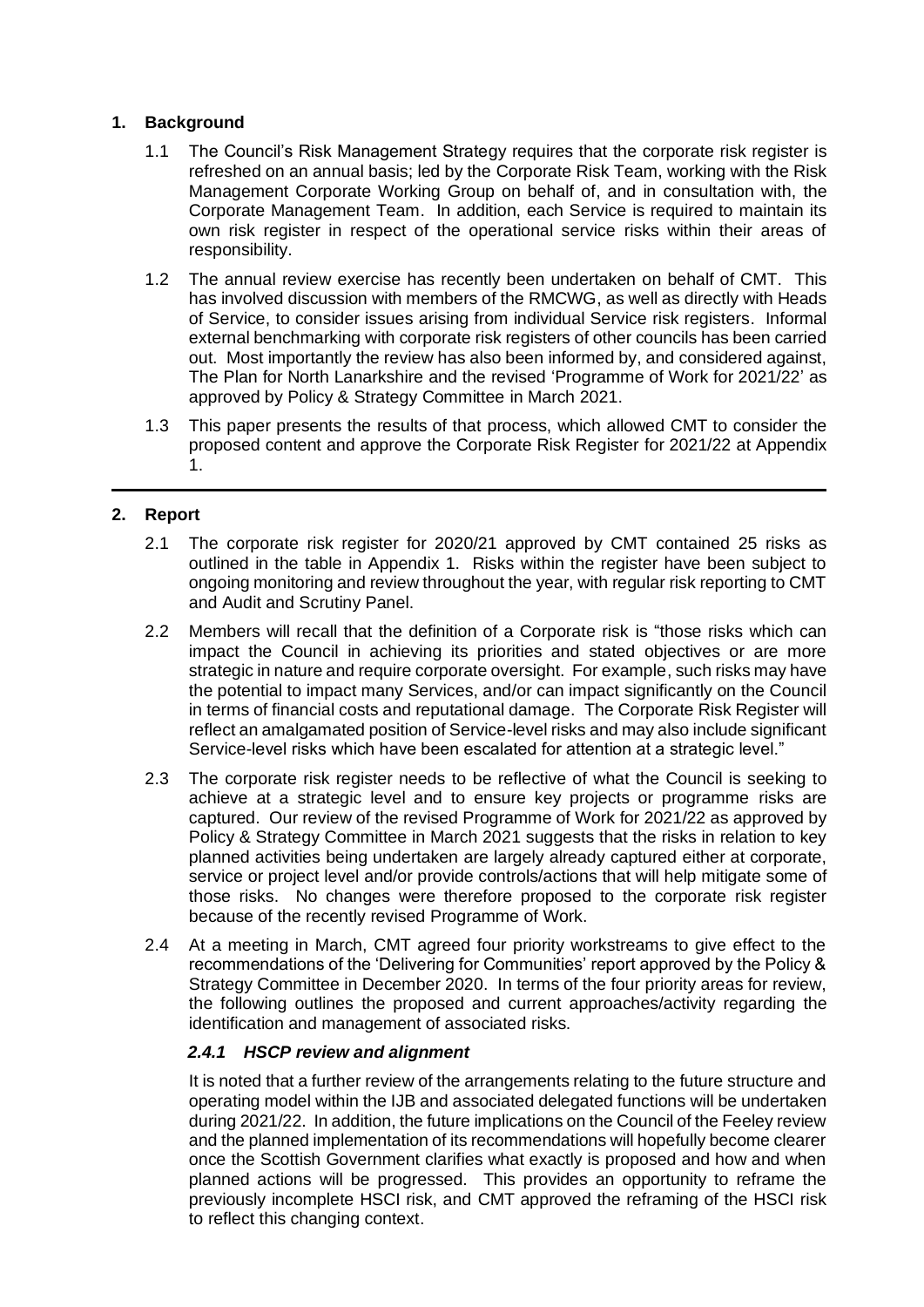## *2.4.2 Heads of Service as Community Champions*

Work is underway with the Communities Team to explore and capture key risks around this change of approach to help support decision making and planning in the implementation. The risks associated with the Council's community engagement duties and responsibilities are already reflected in the CRR and no specific additional risk in respect of this specific aspect was proposed.

## *2.4.3 Future Structures – Communities Team and Linked Functions*

Linked to the work at 2.4.2 work is also underway supporting the Communities Team in development of risk registers to help understand the impact of changes in approach.

Members will be aware there is already a corporate risk titled 'Engagement & Consultation'. The work outlined at 2.4.2 and 2.4.3 will inform and influence the current management effectiveness of this risk, and it will be important to ensure that the risk remains under regular review to ensure it reflects effectiveness of new structures and arrangements as they become established. Consideration and focus will also be required as to how risks are managed that may impact on the council's ability to meet its statutory obligations in respect of Participatory Budgeting. The risks associated with the Council's community engagement duties and responsibilities are already reflected in the CRR and no specific additional risk in respect of this specific aspect was proposed.

## *2.4.4 Future Structures – Culture & Leisure Integration and model*

The Risk Team provided support to the CLNL Insourcing Project in application of the project risk methodology as part of the project management approach. The Risk team continues to provide support in the establishment of a 'business as usual' risk register for the Active & Creative Communities Team, and will continue to support where required on review/redesign aspects of culture and leisure services and the development of the future operating model. It was not proposed at this stage that risks in this area would require to be added to the CRR.

- 2.5 Discussions with Service Risk Champions and Heads of Service suggested there are currently no service risks which are deemed to require escalation to the corporate register. Service risks are the subject of regular discussion at the Risk Management Corporate Working Group, and any issues arising that may require corporate consideration throughout the year would of course be raised to CMT at the appropriate time.
- 2.6 A 'sense-check' or informal benchmark review of other council's corporate risk registers confirms that the Council's corporate risk register remains valid and comprehensive, and broadly consistent with other council's risk registers.

## **2.7 Consideration of Existing Risks**

- 2.7.1 As suggested during the last review of the CRR, there was an expectation that the corporate risk '1140 Hours' would exit the corporate register as the project moved to completion. It is recommended that this now be the case and that associated residual risks be monitored and overseen at service level through to transition to 'business as usual' status within the Education & Families Service risk register. CMT was asked and approved removal of this risk from the CRR.
- 2.7.2 CMT also previously agreed that although not previously finalised, a risk relating to 'Asset Management' should remain on the CRR, but that there has been some challenge in agreeing exactly how this risk should be framed. It is important to ensure that as a corporate risk, it reflects the strategic aspects and corporate implications of the Asset Rationalisation programme and goes beyond the direct management of the programme itself. It is therefore proposed that the risk scope is described as: "*There is a risk that the council does not have appropriate property assets to successfully deliver the vision*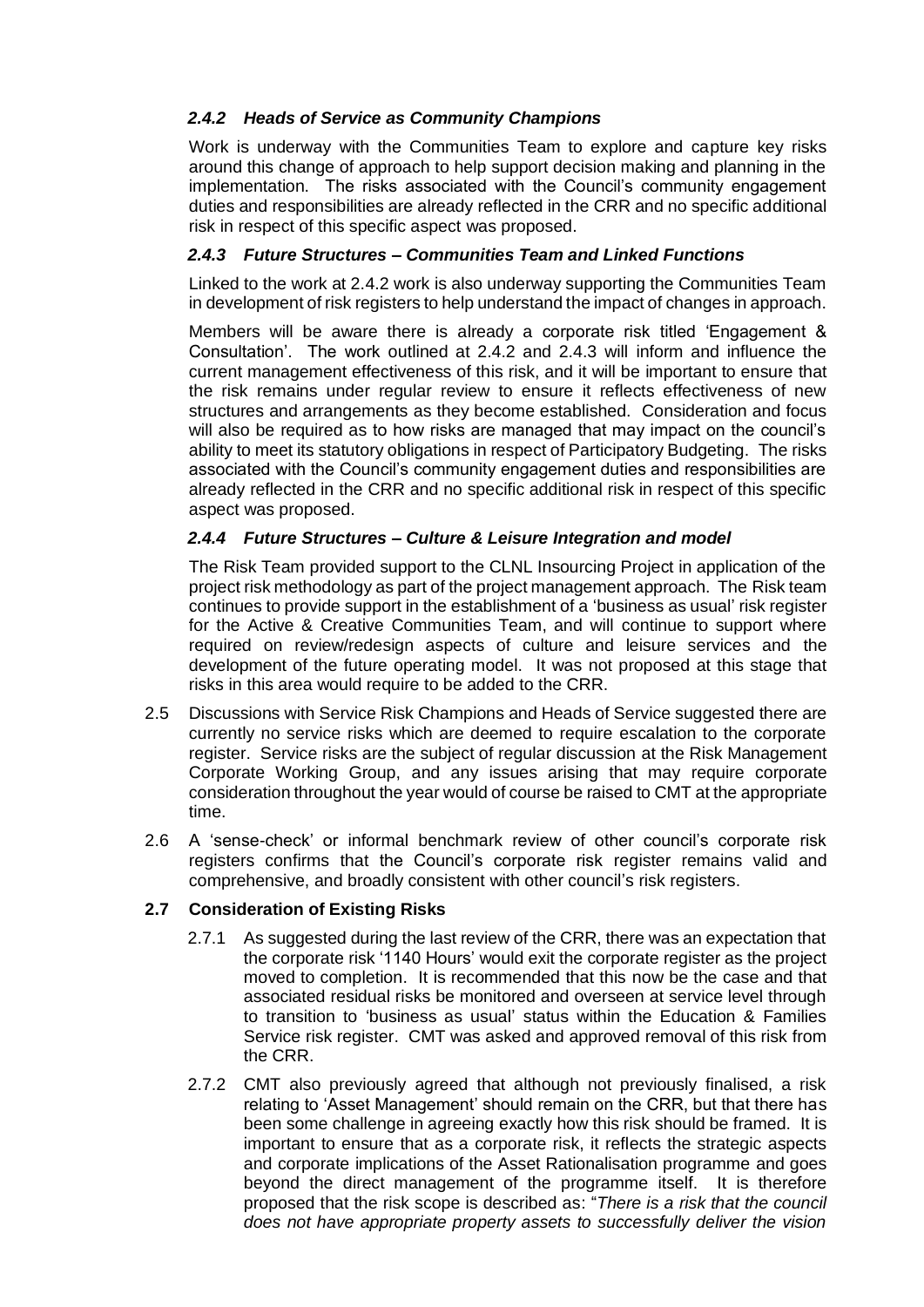*contained in the Plan for North Lanarkshire and/or that available accommodation and service delivery models/business redesign activity are not effectively aligned".* To that end work is underway to finalise and score the risk, which will be reported to CMT and the Panel at a future meeting as part of the previously agreed risk reporting schedule.

- 2.7.3 The corporate risk relating to 'EU Exit' was created to reflect the expected short-term risks of the UK leaving the EU, particularly if on a 'No Deal' basis. Impacts arising immediately were not as materially significant as anticipated, and while the corporate risk enabled oversight of preparedness in relation to these, it is now recommended that risks and impacts arising be overseen within specific services areas, and be reflected within 'business as usual' risk registers in relevant service areas. CMT therefore was asked and approved the removal of this risk from the corporate register.
- 2.8 One additional issue arising from this review, that CMT was asked to consider, related to whether the current corporate risk register allows for adequate corporate oversight of risks to the council's strategic ambitions, particularly those around future employability and economic prosperity, which may arise from its ability to reduce the poverty-related attainment gap, and specifically how it addresses the impacts and learning loss arising from the Covid-19 pandemic.
- 2.9 Audit Scotland noted in their March 2021 report '*Improving outcomes for young people through school education*' that the poverty-related attainment gap remains wide and that inequalities have been exacerbated by Covid-19 and concluded that progress on closing the gap has been limited and falls short of the Scottish Government's aims.
- 2.10 Recent discussion at CMT highlighted that any failure to address this complex and challenging issue effectively is likely to have ongoing implications for the Council not only in terms of short-term equity aspects but on its longer-term ambitions for inclusive growth and prosperity for all. CMT was therefore asked to consider whether it would like to see the addition of a specific corporate risk within the CRR in respect of this issue. It was agreed that such a risk be added.
- 2.11 The Corporate Risk Team will continue to work with relevant senior management to finalise deep dive documentation in relation to all relevant risks, as well as progressing any other changes arising from this report. The revised CRR will be included within quarterly risk management updates to CMT and the Audit and Scrutiny Panel.
- 2.12 Reports will also be submitted on the management of individual corporate risks to CMT and the Panel in line with the timetable outlined in Appendix 2.

#### **3 Public Sector Equality Duty and Fairer Scotland Duty**

#### **Fairer Scotland Duty**

There is no requirement to carry out a Fairer Scotland assessment in this instance.

#### **Equality Impact Assessment**

There is no requirement to carry out an equality impact assessment in this instance.

**4. Impact**

| <b>Financial impact</b>            | None identified                                                                                                                                                                                                                       |  |
|------------------------------------|---------------------------------------------------------------------------------------------------------------------------------------------------------------------------------------------------------------------------------------|--|
| HR policy/Legislative impact       | None identified                                                                                                                                                                                                                       |  |
| <b>Technology / Digital impact</b> | None identified                                                                                                                                                                                                                       |  |
| <b>Environmental impact</b>        | None identified                                                                                                                                                                                                                       |  |
| <b>Communications impact</b>       | None identified                                                                                                                                                                                                                       |  |
| <b>Risk impact</b>                 | Oversight of corporate risks contributes to the<br>council's governance arrangements increasing<br>the likelihood of the Council achieving its<br>ambitions/plans by reducing or mitigating<br>potential threats to planned outcomes. |  |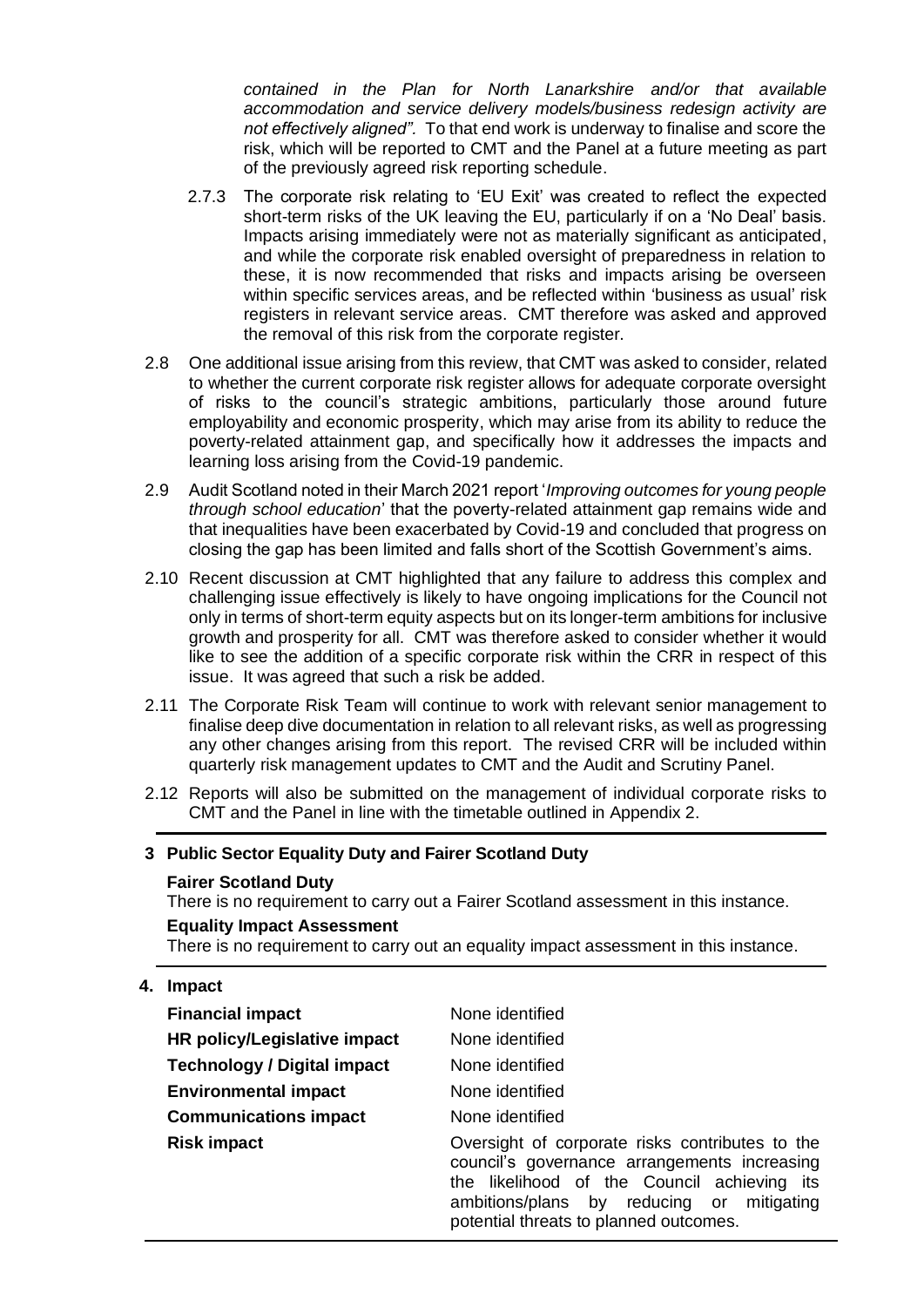#### **5. Measures of success**

- 5.1 The Risk Management Team will continue to report quarterly to CMT and the Audit and Scrutiny Panel providing an overview of the management of the Council's key corporate risks and updating on progress in respect of planned improvements to the Council's Risk Management arrangements.
- 5.2 The adequacy and effectiveness of the Council's risk management arrangements will be independently reviewed regularly by Internal Audit who will report directly on the results of that work to the Audit and Scrutiny Panel.
- 5.3 Effective risk management arrangements assist the Council in achieving planned outcomes and/or help the Council mitigate the impacts of adverse events.

#### **6. Supporting Documents**

**Appendix 1** 2021/22 Corporate Risk Register summary **Appendix 2** Timetable for reporting on corporate risks to CMT/ASP

 $\overline{\mathcal{K}}$ 

**Ken Adamson, Audit and Risk Manager**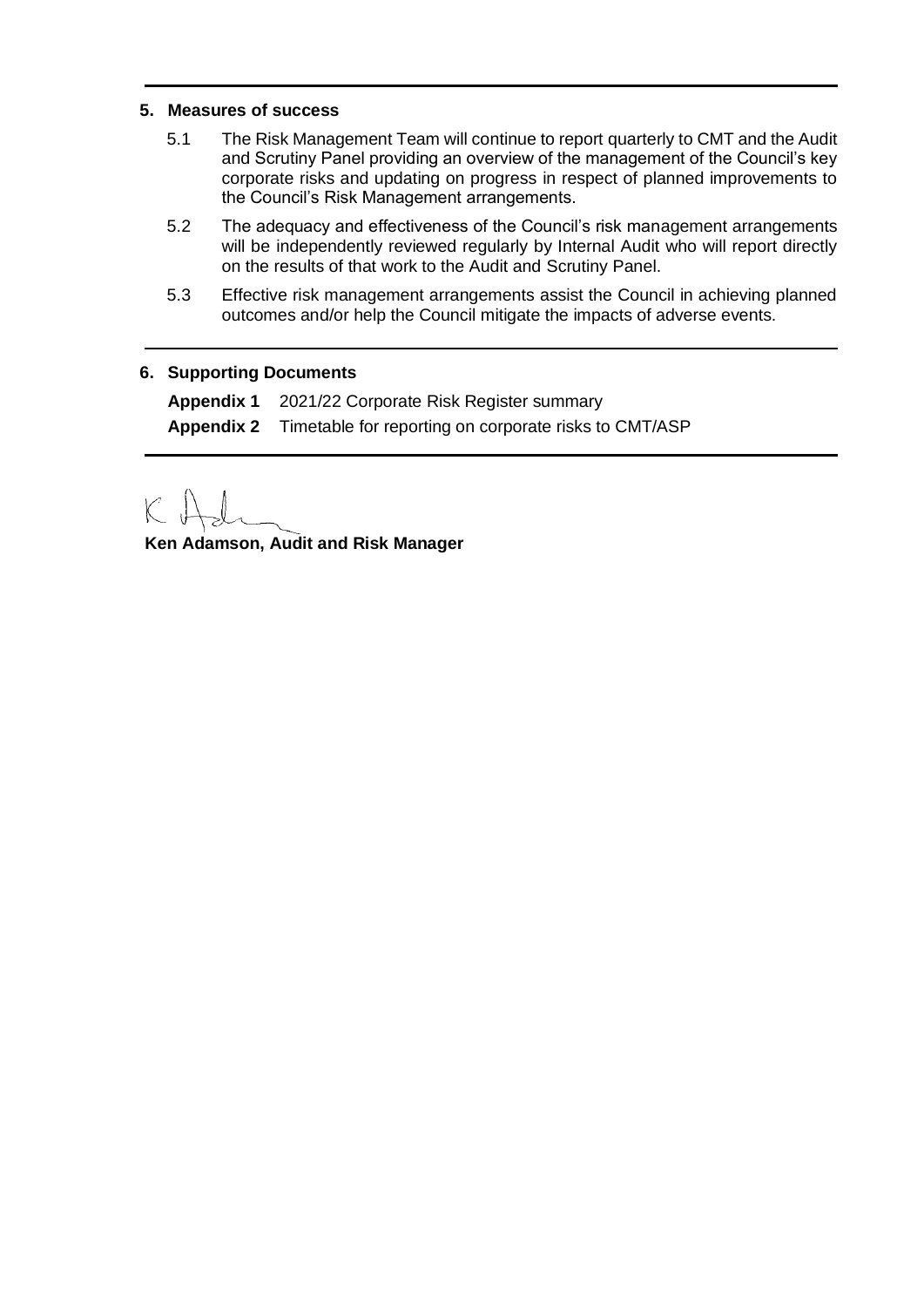| Appendix 1 - Corporate Risk Register Summary 2021/22 |  |  |
|------------------------------------------------------|--|--|
|------------------------------------------------------|--|--|

| <b>Risk Title</b>                                                          | <b>Current residual</b><br>risk rating |  |  |
|----------------------------------------------------------------------------|----------------------------------------|--|--|
| Information Security & Information Governance                              | 20                                     |  |  |
| <b>Tackling Poverty</b>                                                    | 20.                                    |  |  |
| Health & Safety                                                            | 20                                     |  |  |
| <b>Public Protection</b>                                                   | 16                                     |  |  |
| ICT operational capability                                                 | 16                                     |  |  |
| <b>Human Resources</b>                                                     | 16                                     |  |  |
| <b>Climate Change</b>                                                      | 16                                     |  |  |
| Pandemic Illness - Covid 19                                                | 15                                     |  |  |
| <b>Financial Sustainability</b>                                            | 15                                     |  |  |
| Implementation of Economic Regeneration Development Plan                   | 15                                     |  |  |
| Business continuity planning                                               | 15                                     |  |  |
| Terrorism                                                                  | 15                                     |  |  |
| Enterprise Strategic Commercial Partnership                                | 12                                     |  |  |
| Governance, Leadership and Decision-Making                                 | 12                                     |  |  |
| Procurement risk                                                           | 12                                     |  |  |
| Managing strategic change                                                  | 12                                     |  |  |
| Digital and IT strategy                                                    | 9                                      |  |  |
| Serious organised crime, fraud and corruption                              | 9                                      |  |  |
| Engagement and consultation                                                | 9                                      |  |  |
| Resilience planning                                                        | 5                                      |  |  |
| <b>Asset Management</b>                                                    | To be confirmed                        |  |  |
| Health and social care integration - to be reframed                        | To be confirmed                        |  |  |
| <b>Administration of Elections</b>                                         | To be confirmed                        |  |  |
| Risks proposed for removal/de-escalation from CRR in 2021/22               |                                        |  |  |
| 1140 Hours                                                                 | $\overline{4}$                         |  |  |
| UK leaving the EU - short term impacts (including of a no deal departure)  | 12 <sub>2</sub>                        |  |  |
| New risks proposed for consideration for inclusion in 2021/22 CRR          |                                        |  |  |
| Educational attainment gap (including learning loss arising from Covid-19) | Proposed new                           |  |  |